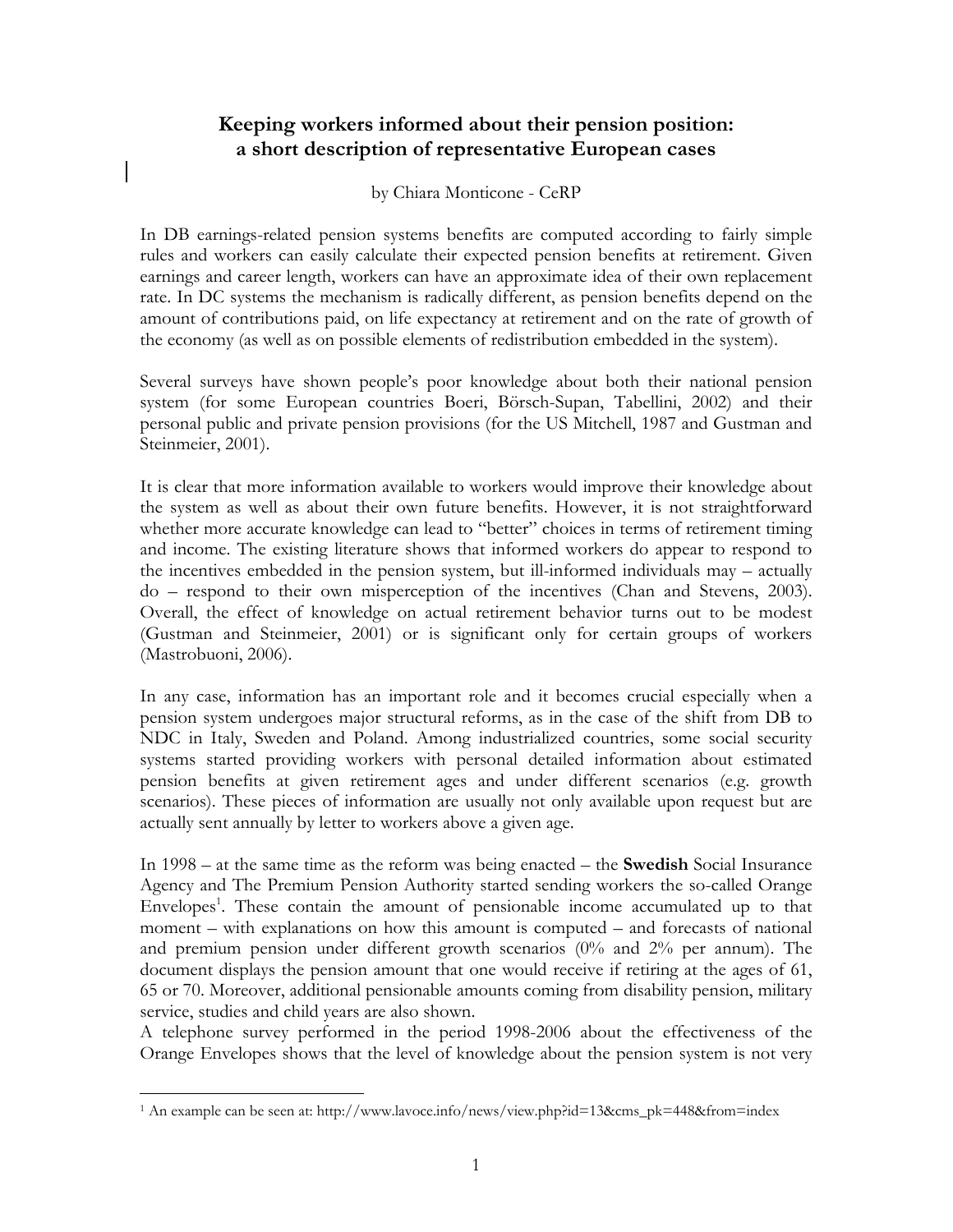high among Swedish workers, even though it increased with respect to ten years ago (Swedish National Social Insurance Agency, 2006).

In 1999 **Poland** implemented a multi-pillar pension system with a NDC component. The main institutions managing the mandatory parts of the Polish pension system are the Social Insurance Institution (ZUS) and open pension funds. ZUS collects all contributions and transfers part of them to a pension fund chosen by the worker.

Every year ZUS informs the insured about the contributions amount recorded in her individual notional account and how much money was transferred to an open pension fund. People aged 35 years or more receive additional information on the hypothetical pension benefit resulting from their fund at 60 (women) or 65 (men).

From 2009 ZUS will also inform people who are 5 years younger than retirement age about the amount of their hypothetical old-age benefits if they retire 1 to 5 years after the minimum age, so that they can know the approximate accrual rate they would be entitled to in case of deferred retirement.

Similarly, every year open pension funds have to send their members information about their individual accounts, including description of accumulated contributions and the rate of return.

In **Finland**, starting from 2008, everyone will receive annually personal data concerning earnings, pension benefits and pension accrual under different hypotheses about the age of retirement.

In 1995, the **US** Social Security Administration started sending out the annual Social Security Statement<sup>2</sup>. The statement contains information about the worker's estimated benefits at the ages 62, 65, and 70 and other information about prospective social security benefits in case of disability. Information on the relevant elements in the calculation are highlighted along with explanation of rules concerning disability benefits, survivor's benefits and cumulating work income and pensions.

**Italy** is an exception in this panorama. After the 1995 Dini reform, no actual delivery of information – of the kind adopted in other countries – has been undertaken. In order to comply with the reform law the National Social Insurance Institute (INPS) improved its information services to help citizens understand the reform contents, but information could only be obtained upon demand (Jappelli and Padula, 2003).

In 2003 INPS started sending account statements (*estratti conto*) that contained a description of contributions paid by the worker, but did not estimate prospective benefits. Even worse, in subsequent years the experiment was interrupted.

Even though results from other countries – namely Sweden and the United States – are not fully encouraging, there is still a rationale for better information initiatives in Italy.

A similar program – whose political cost would be zero – is particularly needed given the structural reform that changed the calculation formula from DB to NDC and the recent attempts at building a supplementary private pillar to complement the retirement income coming from the public tier.

<sup>1</sup> 2 An example of a Social Security Statement can be found in the Appendix to Mastrobuoni, 2006.